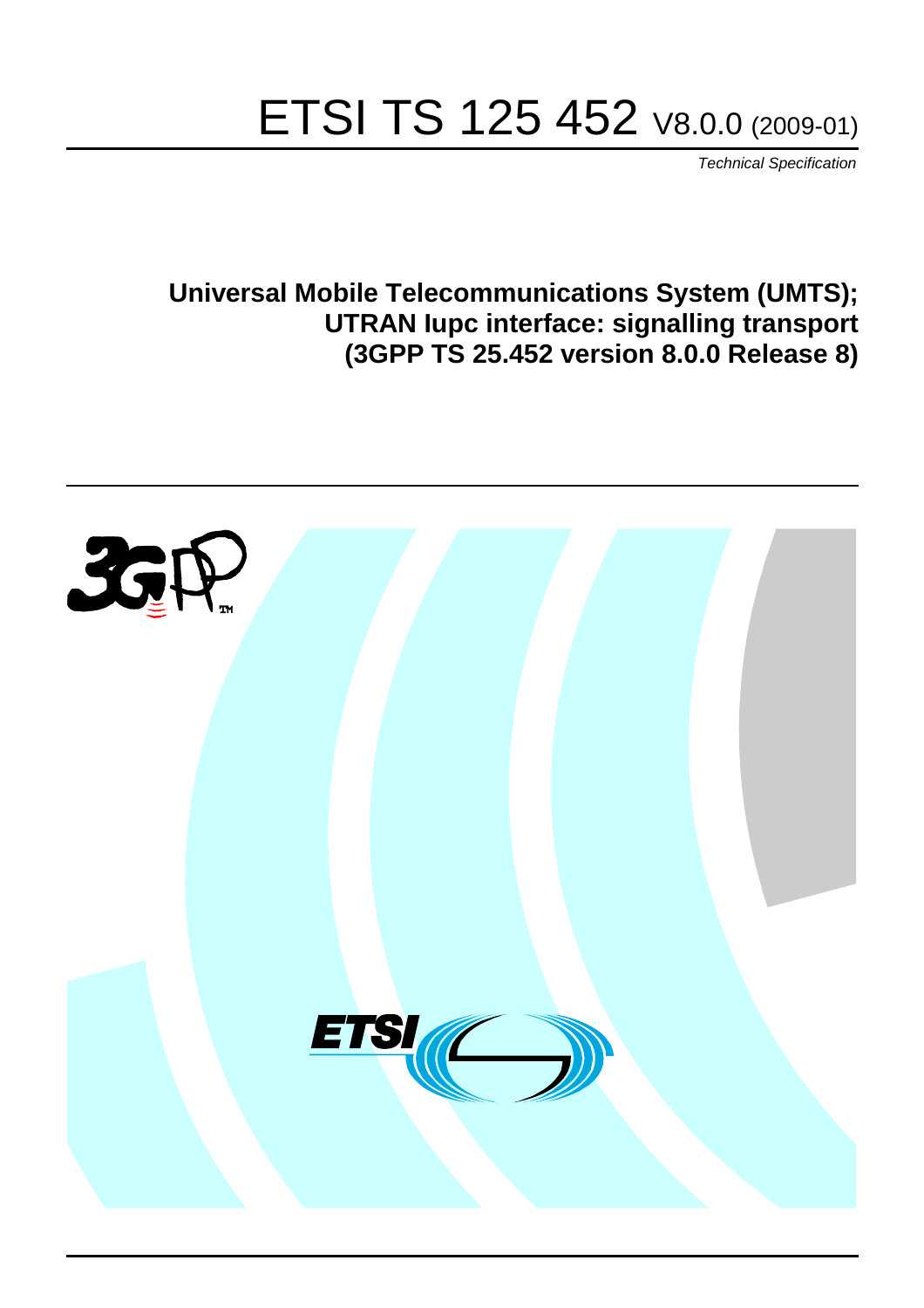Reference RTS/TSGR-0325452v800

> Keywords UMTS

#### *ETSI*

#### 650 Route des Lucioles F-06921 Sophia Antipolis Cedex - FRANCE

Tel.: +33 4 92 94 42 00 Fax: +33 4 93 65 47 16

Siret N° 348 623 562 00017 - NAF 742 C Association à but non lucratif enregistrée à la Sous-Préfecture de Grasse (06) N° 7803/88

#### *Important notice*

Individual copies of the present document can be downloaded from: [http://www.etsi.org](http://www.etsi.org/)

The present document may be made available in more than one electronic version or in print. In any case of existing or perceived difference in contents between such versions, the reference version is the Portable Document Format (PDF). In case of dispute, the reference shall be the printing on ETSI printers of the PDF version kept on a specific network drive within ETSI Secretariat.

Users of the present document should be aware that the document may be subject to revision or change of status. Information on the current status of this and other ETSI documents is available at <http://portal.etsi.org/tb/status/status.asp>

If you find errors in the present document, please send your comment to one of the following services: [http://portal.etsi.org/chaircor/ETSI\\_support.asp](http://portal.etsi.org/chaircor/ETSI_support.asp)

#### *Copyright Notification*

No part may be reproduced except as authorized by written permission. The copyright and the foregoing restriction extend to reproduction in all media.

> © European Telecommunications Standards Institute 2009. All rights reserved.

**DECT**TM, **PLUGTESTS**TM, **UMTS**TM, **TIPHON**TM, the TIPHON logo and the ETSI logo are Trade Marks of ETSI registered for the benefit of its Members.

**3GPP**TM is a Trade Mark of ETSI registered for the benefit of its Members and of the 3GPP Organizational Partners. **LTE**™ is a Trade Mark of ETSI currently being registered

for the benefit of its Members and of the 3GPP Organizational Partners.

**GSM**® and the GSM logo are Trade Marks registered and owned by the GSM Association.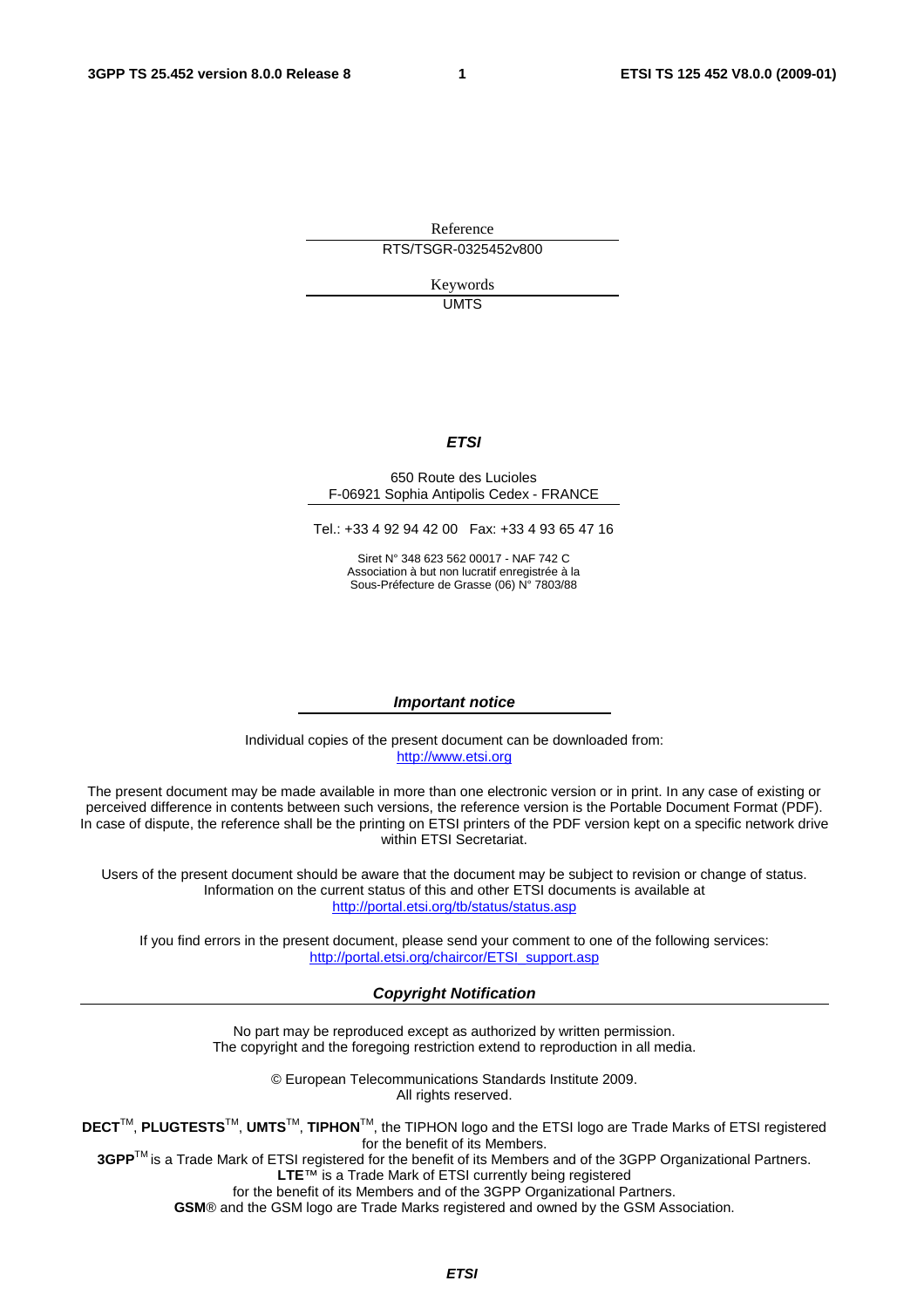### Intellectual Property Rights

IPRs essential or potentially essential to the present document may have been declared to ETSI. The information pertaining to these essential IPRs, if any, is publicly available for **ETSI members and non-members**, and can be found in ETSI SR 000 314: *"Intellectual Property Rights (IPRs); Essential, or potentially Essential, IPRs notified to ETSI in respect of ETSI standards"*, which is available from the ETSI Secretariat. Latest updates are available on the ETSI Web server ([http://webapp.etsi.org/IPR/home.asp\)](http://webapp.etsi.org/IPR/home.asp).

Pursuant to the ETSI IPR Policy, no investigation, including IPR searches, has been carried out by ETSI. No guarantee can be given as to the existence of other IPRs not referenced in ETSI SR 000 314 (or the updates on the ETSI Web server) which are, or may be, or may become, essential to the present document.

#### Foreword

This Technical Specification (TS) has been produced by ETSI 3rd Generation Partnership Project (3GPP).

The present document may refer to technical specifications or reports using their 3GPP identities, UMTS identities or GSM identities. These should be interpreted as being references to the corresponding ETSI deliverables.

The cross reference between GSM, UMTS, 3GPP and ETSI identities can be found under [http://webapp.etsi.org/key/queryform.asp.](http://webapp.etsi.org/key/queryform.asp)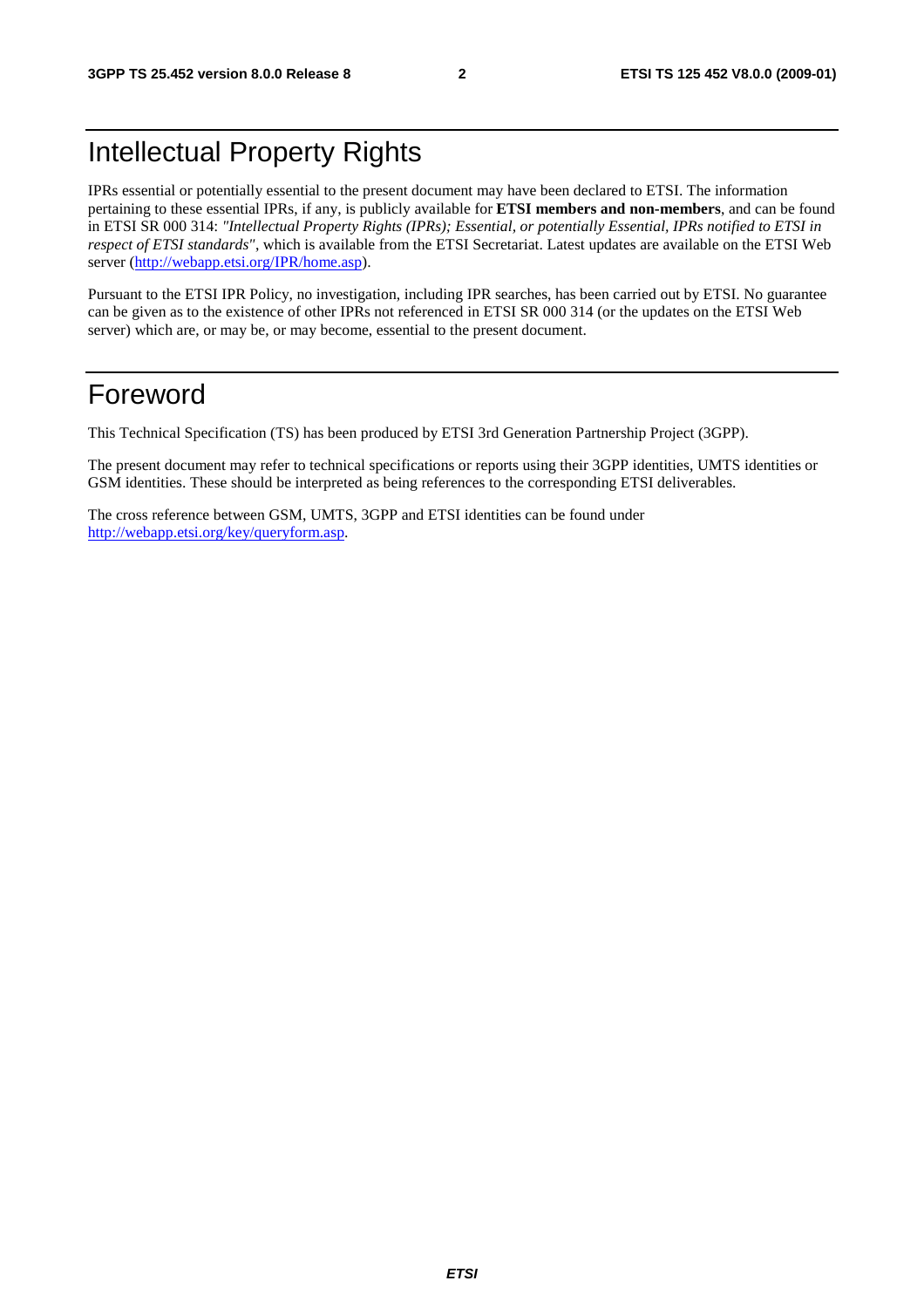$\mathbf{3}$ 

# Contents

| $\mathbf{1}$                  |  |  |  |
|-------------------------------|--|--|--|
| $\overline{2}$                |  |  |  |
| $\mathfrak{Z}$                |  |  |  |
| 3.1<br>3.2                    |  |  |  |
| $\overline{4}$<br>4.1         |  |  |  |
| 4.2<br>4.3                    |  |  |  |
| <b>Annex A (informative):</b> |  |  |  |
|                               |  |  |  |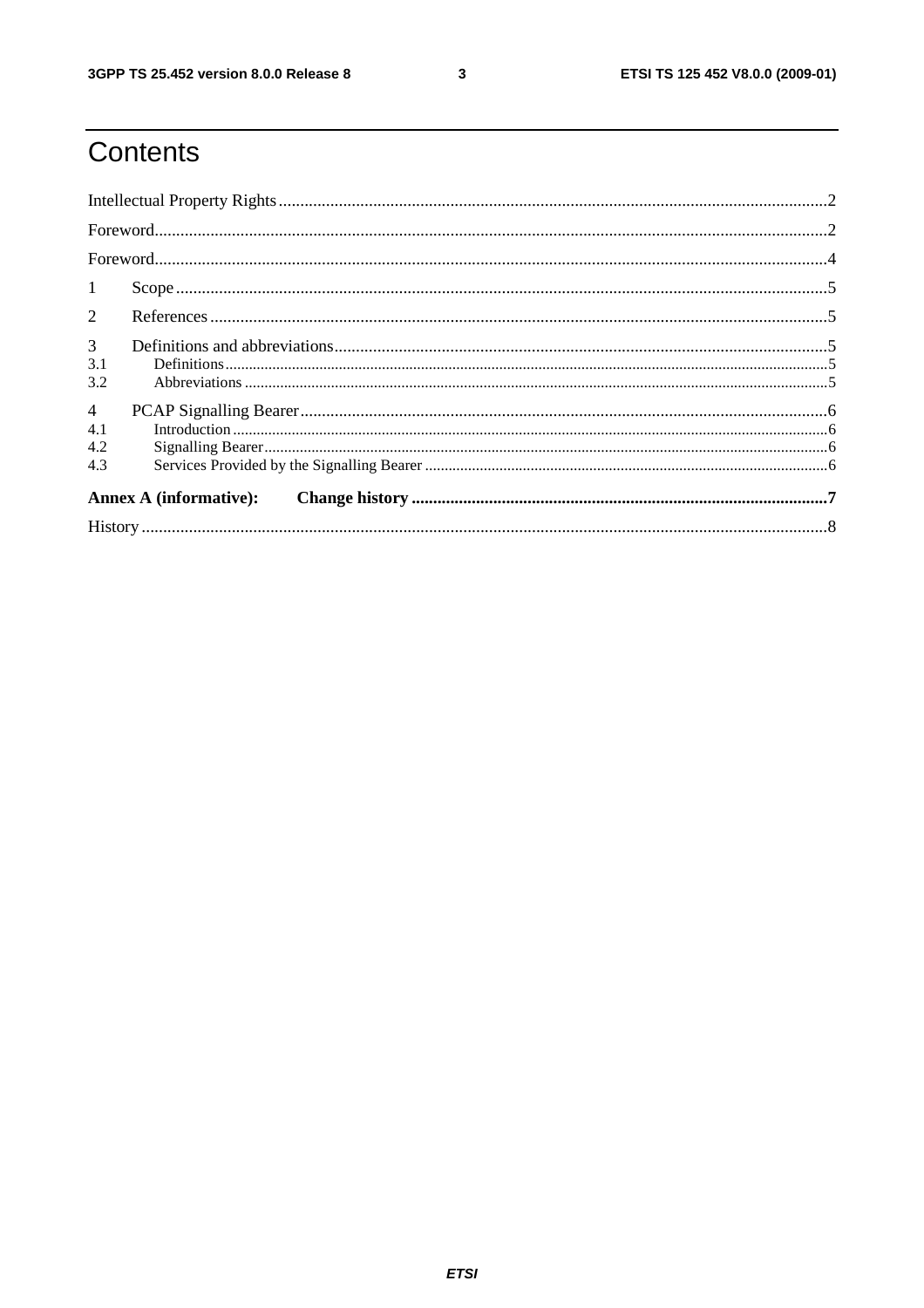### Foreword

This Technical Specification has been produced by the 3<sup>rd</sup> Generation Partnership Project (3GPP).

The contents of the present document are subject to continuing work within the TSG and may change following formal TSG approval. Should the TSG modify the contents of the present document, it will be re-released by the TSG with an identifying change of release date and an increase in version number as follows:

Version x.y.z

where:

- x the first digit:
	- 1 presented to TSG for information;
	- 2 presented to TSG for approval;
	- 3 or greater indicates TSG approved document under change control.
- y the second digit is incremented for all changes of substance, i.e. technical enhancements, corrections, updates, etc.
- z the third digit is incremented when editorial only changes have been incorporated in the document.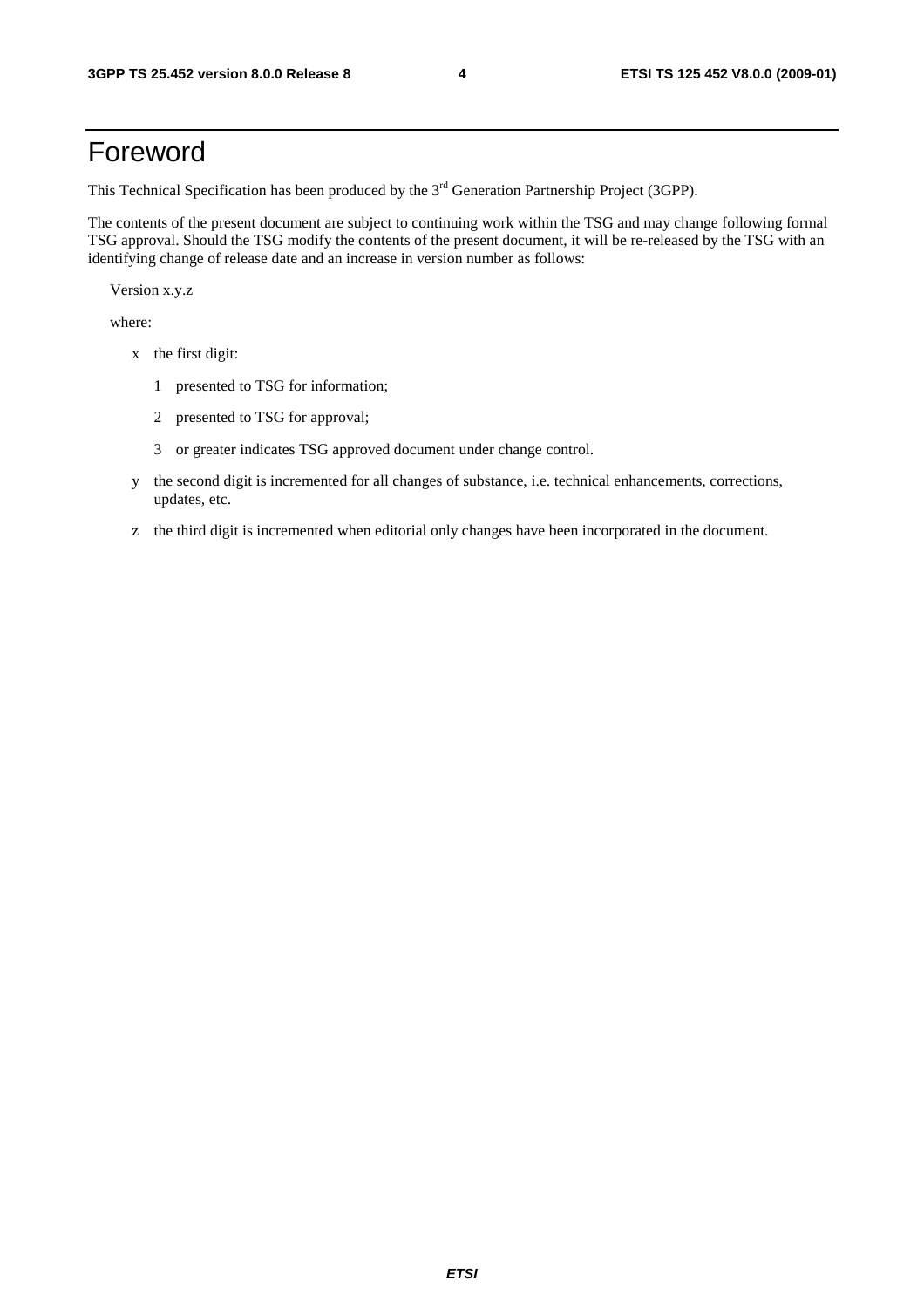#### 1 Scope

The present document specifies the signalling transport related to PCAP signalling to be used across the Iupc interface. The Iupc interface is a logical interface for the interconnection of Stand-Alone SMLC (SAS) and Radio Network Controller (RNC) components of the Universal Terrestrial Radio Access Network (UTRAN) for the UMTS system. The radio network control signalling between these nodes is based upon the Position Calculation Application Part (PCAP).

### 2 References

The following documents contain provisions which, through reference in this text, constitute provisions of the present document.

- References are either specific (identified by date of publication, edition number, version number, etc.) or non-specific.
- For a specific reference, subsequent revisions do not apply.
- For a non-specific reference, the latest version applies. In the case of a reference to a 3GPP document (including a GSM document), a non-specific reference implicitly refers to the latest version of that document *in the same Release as the present document*.
- [1] 3GPP TS 25.422: "UTRAN Iur Interface Signalling Transport".
- [2] ITU-T Recommendation Q.711 (1996): "Functional description of the signalling connection control part".
- [3] ITU-T Recommendation Q.712 (1996): "Definition and function of Signalling connection control part messages".
- [4] ITU-T Recommendation Q.713 (1996): "Signalling connection control part formats and codes".
- [5] ITU-T Recommendation Q.714 (1996): "Signalling connection control part procedures".
- [6] ITU-T Recommendation Q.715 (1996): "Signalling connection control part user guide".
- [7] ITU-T Recommendation Q.716 (1993): "Signalling Connection Control Part (SCCP) performance".
- [8] 3GPP TS 25.305: "Stage 2 functional specification of UE positioning in UTRAN"

### 3 Definitions and abbreviations

#### 3.1 Definitions

For the purposes of the present document, the following definition applies:

**Stand-Alone SMLC (SAS):** As defined in [8].

#### 3.2 Abbreviations

For the purposes of the present document, the following abbreviations apply:

| AAL5        | ATM Adaptation Layer type 5          |
|-------------|--------------------------------------|
| $A-GPS$     | <b>Assisted GPS</b>                  |
| <b>ATM</b>  | Asynchronous Transfer Mode           |
| <b>CRNC</b> | Controlling Radio Network Controller |
| <b>GPS</b>  | Global Positioning System            |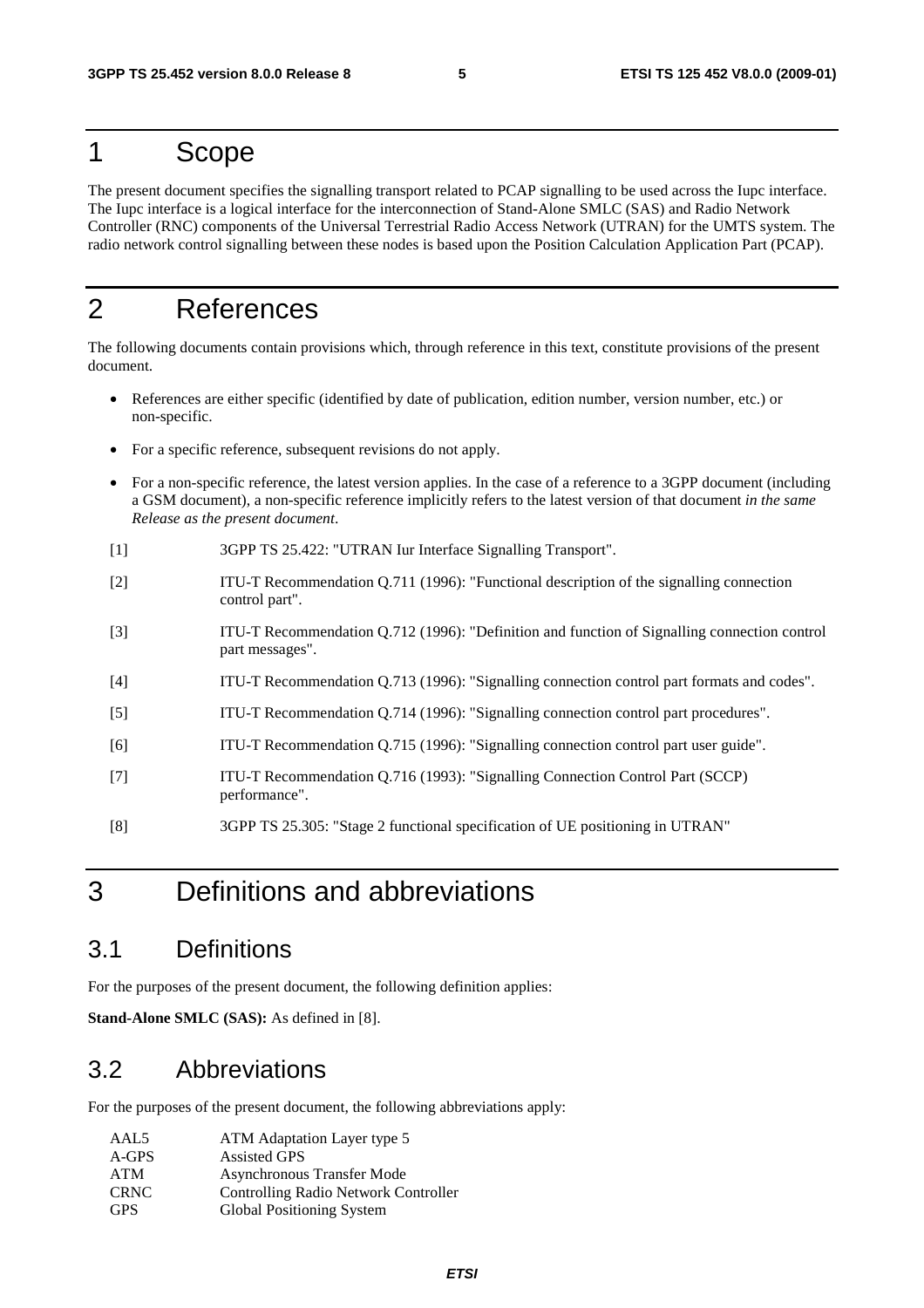| GТ              | Global Title                                                     |
|-----------------|------------------------------------------------------------------|
| <b>IP</b>       | <b>Internet Protocol</b>                                         |
| M3UA            | SS7 MTP3 User Adaptation Layer                                   |
| <b>MTP</b>      | Message Transfer Part                                            |
| <b>PCAP</b>     | Position Calculation Application Part                            |
| <b>RNC</b>      | Radio Network Controller                                         |
| <b>SAP</b>      | Service Access Point                                             |
| <b>SAS</b>      | Stand-Alone SMLC                                                 |
| <b>SCCP</b>     | <b>Signalling Connection Control Part</b>                        |
| <b>SCTP</b>     | <b>Stream Control Transmission Protocol</b>                      |
| <b>SMLC</b>     | Serving Mobile Location Centre                                   |
| <b>SPC</b>      | Signalling Point Code                                            |
| <b>SRNC</b>     | Serving Radio Network Controller                                 |
| SS <sub>7</sub> | Signalling System $N^{\circ}$ 7                                  |
| <b>SSCF-NNI</b> | Service Specific Co-ordination Function - Network Node Interface |
| <b>SSCOP</b>    | Service Specific Connection Oriented Protocol                    |
| <b>SSN</b>      | Sub-System Number                                                |
| UE              | User Equipment                                                   |
| <b>UMTS</b>     | Universal Mobile Telecommunication System                        |
| <b>UTRAN</b>    | <b>UMTS Terrestrial Radio Access Network</b>                     |
|                 |                                                                  |

# 4 PCAP Signalling Bearer

#### 4.1 Introduction

This clause specifies the Signalling Bearer protocol stack that supports the PCAP signalling protocol.

The following requirements on the Signalling Bearer can be stated:

- provide reliable transfer of control plane signalling messages in both connectionless mode and connectionoriented mode;
- provide separate independent connections for distinguishing individual transactions;
- provide networking and routing functions;
- provide redundancy in the signalling network;
- provide load sharing.

#### 4.2 Signalling Bearer

The Iupc signalling bearer shall comply with the requirements of clause 5.2 in [1].

#### 4.3 Services Provided by the Signalling Bearer

When considering the requirements that the upper layers, i.e. PCAP, have on the Signalling Bearer, there are a number of services it has to provide and a number of functions to perform. These numbers of services that the signalling bearer shall provide, to the upper layers, are stated in references [2] to [7].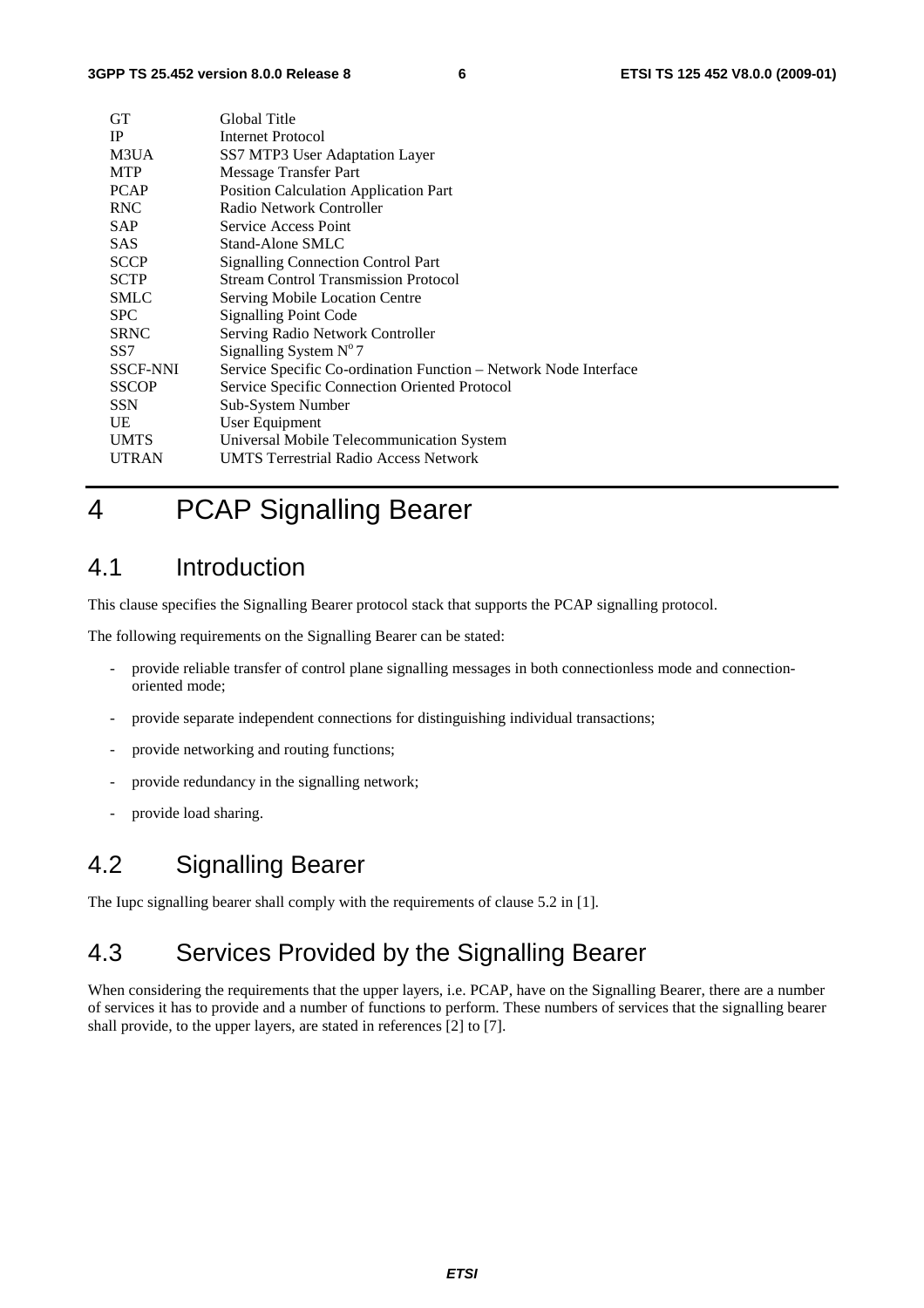## Annex A (informative): Change history

| Date<br><b>TSG</b> | <b>TSG Doc. CR</b> |  | <b>Rev Subject/Comment</b>                | <b>New</b> |
|--------------------|--------------------|--|-------------------------------------------|------------|
| 12/2008            |                    |  | Creation of Rel-8 version based on y7.1.0 | 8.0.0      |